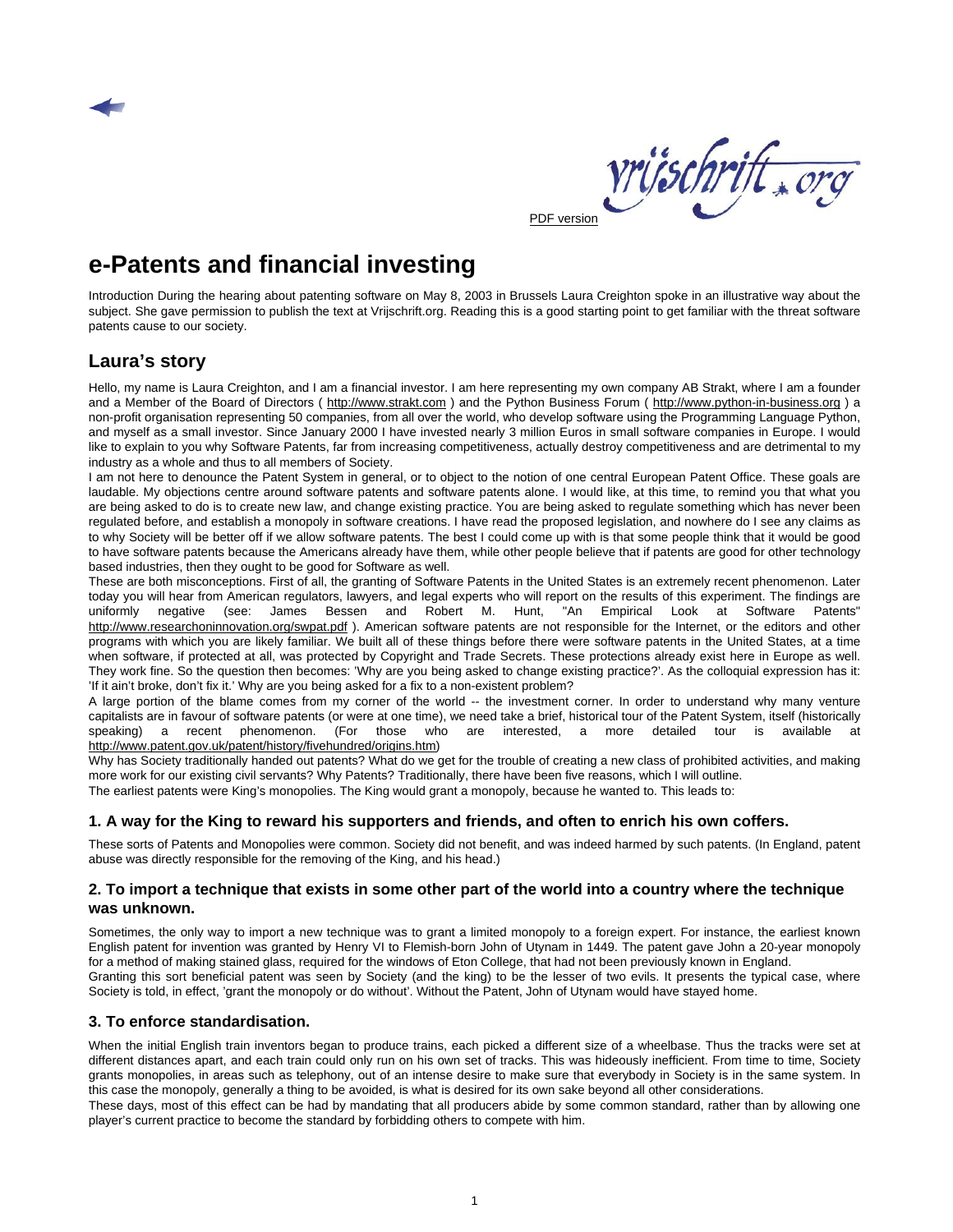#### <span id="page-1-0"></span>**4. To allow inventors to acquire private capital.**

An inventor often needs capital in order to build a factory for the manufacture of his invention. In some nations, most recently among the South-East Asian 'Tigers', the government sees the provision of such capital as one of its jobs, but generally this is left to private investors. (People like me.) But people like me are reluctant to part with our capital without assurances that the other private financiers are not all trying to back similar projects. On the day our new factory opens, we don't want to discover that there are 14 other factories scheduled to open the very same week.

This is especially true because it is atypical for the first entrant into any market to also be the most successful. Later entrants take the successful idea, and skip the mistakes made by the pioneers, to produce a more profitable company. With the granting of monopolies, the nature of the competition changes. The initial company only has to establish such a commanding lead that nobody can catch them. They will thus forever remain the market leader. Their early mistakes go unpunished, since nobody is competing with them in their industry.

This is bad for Society. But the alternative is worse. Private capitalists would refuse to lend. They would wait, hoping that somebody else would be the pioneer, and they would only be 'the team that did it better'. This would result in many inventions never reaching market at all. Once more, the Patent is seen as the lesser of the two evils. 'Grant the monopoly of do without', again.

The computer industry has seen plenty of these sorts of patents -- hardware patents. We will come back to them later.

#### <span id="page-1-1"></span>**5. To defer the extremely high development costs of new products.**

This is a relatively new development. Society has seen fit to grant monopolies because some useful products have enormous development costs. For instance, in the pharmaceutical industry, researching a new drug is fairly cheap and easy -- but the clinical trials necessary to demonstrate that the new product does not harm consumers is overwhelmingly expensive. Pharmaceutical companies have plead for and received the right to 'gouge' the local consumers by selling new drugs much above cost, in order to defer these costs. Again, this is a case where the benefit is considered to outweigh the disadvantages. If we did not grant such monopolies, then the government might have to foot the bill for the clinical trials. Better to let private enterprise do this, and have the users to the newly developed drugs pay more than they would otherwise need to -- after all, before the drug was developed and tested, they were doing without.

There is a down-side. Pharmaceutical companies are motivated to develop drugs which they can sell to the developed world at monopoly (high) prices. Thus research lags for drugs which would cure or ameliorate the diseases of the poor, who cannot subsidise any clinical trials whatsoever.

----------------------------

Now, which of these five reasons apply to the proposed new category, software patents?

#### <span id="page-1-2"></span>**Could it be #5? To offset development costs?**

Not a chance. It is only very rarely, as for the deployment of a new Air Traffic Control System, that software has high development costs. Software is extremely cheap to develop, compared to other industrial products. There are virtually no material costs. You really can start a computer company in a garage -- this is still going on, and out there in the audience are people who are doing just that. Almost anything else which one can develop will cost more -- scientists need laboratories, and non-software engineers require materials with which to create things. The only comparable activities are in the Arts or Humanities -- composing music, writing a book, developing a new philosophy or theory.

#### <span id="page-1-3"></span>**What about #4? To allow inventors access to private capital?**

On the face of it, this seems plausible. But it doesn't stand up, either. Hardware companies need capital, indeed, to build factories, but the demands of Software companies are much more modest. The following is the normal development pattern of small software companies, who intend to produce a product for retail. (Note, that companies who intend to produce a product for retail, rather than a service are in themselves, unusual. Most people who develop software do so as part of the day-to day running of the companies who hire them as 'the in-house expert', either full time or as a consultant. What they produce is not intended for retail at all. These people will be effected by Software Patents as surely as those of us who are developing commercial products, but I will leave them to tell their story.)

Here is how things work in the Retail Software Industry. A few -- at most 5 -- people get together to form a company and develop a piece of software. They look for funding. Unless some of the founders have rich parents, they receive none -- because they cannot convince the lenders to lend. This is because all they have to offer is their very bright idea. Ideas about the software I intend to develop are akin to ideas about the hit-CD my band intends to produce, or the great novel I will write some day. They sound great, but only rarely live up to their dreams. In the Software industry, we have a word for such unrealised dreams. We call them 'vapourware'. And financial lenders have learned to not invest in 'vapourware', for obvious reasons.

Undiscouraged, our hero-founders decide to develop their software anyway. In order to fund their venture, they take on a consulting contract, typically in an unrelated, but lucrative field. This means that their product gets developed more slowly than would otherwise be the case. If all goes well, they reach the point where they would dearly love to jettison the consulting business, and make all of their income on business related to their new product. Or, if their consulting business is related to their product, they need to expand.

In short, they need a round of financing. This is where I come in. This is where I do my investing, and most small innovative software companies need cash to the tune of 50,000 to 250,000 Euros. This is an incredibly small sum. There is a tremendous need for this sort of funding, but it is very hard to find. And Software Patents will not help you acquire this. The amount of money you need to 'go around the corner' is one or two orders of magnitude smaller than the amount of money that you need to open a factory. It is the same problem that faces small businesses in every industry.

The American experience argues that Software Patents were contributory to the Internet Stock Bubble, and our current climate of economic weakness. American Venture Capitalists, who were used to funding hardware manufacturers to the tune of tens and hundreds of millions of dollars, were uninterested in investing small sums in software companies. They were, however, interested in investing large sums - the sort of numbers with which they were comfortable. But before the existence of software patents, it was very difficult to get them to invest large sums of money in software, because they could not tie their money to any tangible asset. As the expression goes: 'it was all vapourware'.

Software Patents changed things. When people were able to patent their ideas, they were able to go to the capitalists and receive a lot of money. Thus they began startups with scores of people, way too much equipment, and a funny idea which might or might not work. Too much money rushed into ventures which had little or no hope of ever being profitable. Too large an initial development team meant that the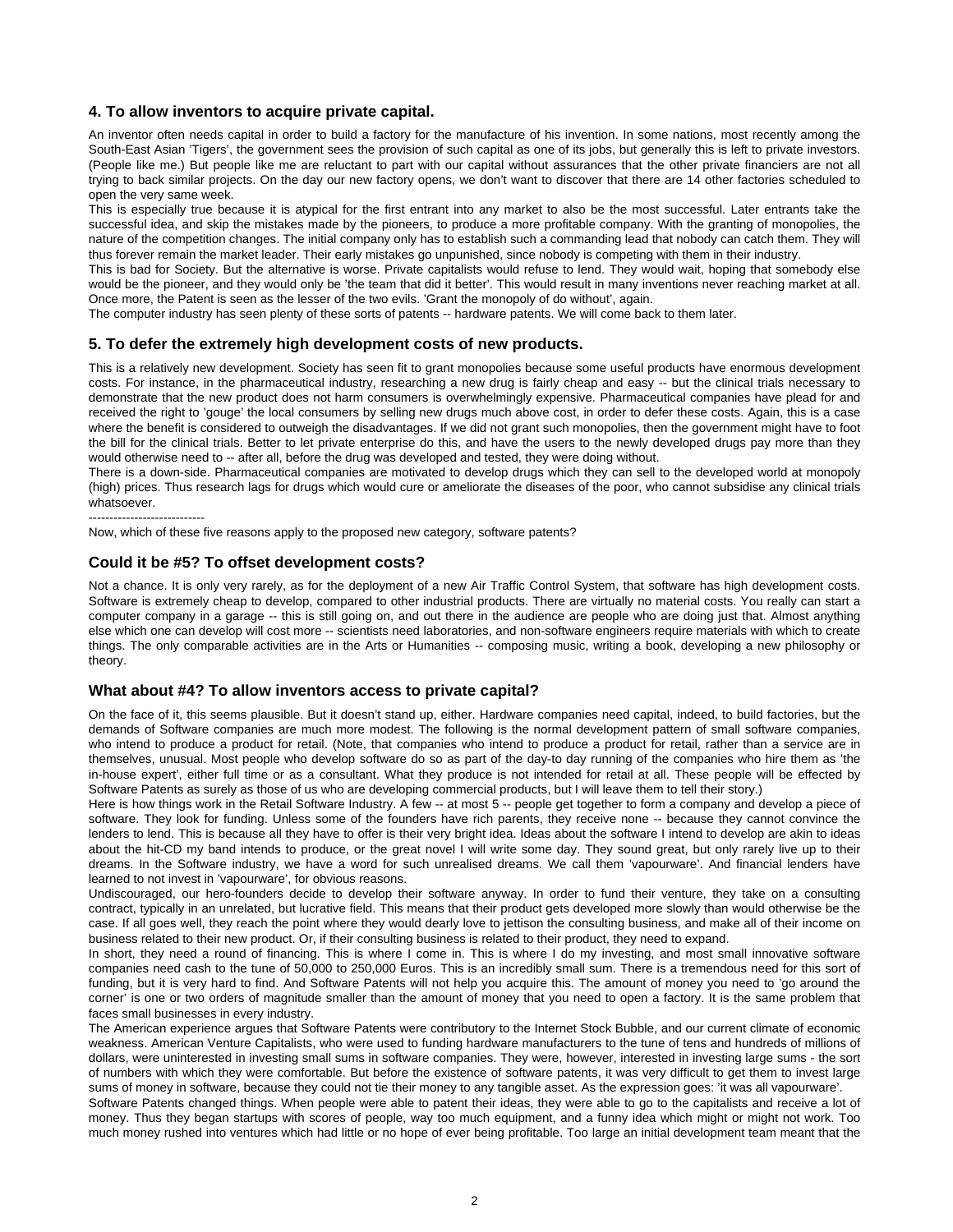fledgling companies began with a communication burden which is typical of large, well established companies. Often they could never develop the software at all. When they could develop it, it suffered from being developed by too many people. Acrimonious fights abounded. Small groups of 2-3 people went their own way and had a great time producing something that was unrelated to the core business. People changed their minds as to what was their core business more frequently than they changed socks. And all of this didn't matter -- as long as the money came in. Software Patents encouraged venture capitalists to make foolish investments, because they believed the patents were worth something. Venture capitalists often do not mind if the companies where they have invested go bankrupt -- as long as they hold title to the patents. They can start over again with a different team.

Sadly, when the bubble burst, the venture capitalists discovered that their patents were only good for a trip to court -- or at least some legal wrangling with a bunch of lawyers. A software patent is not like a hardware patent, where typically one, or at most a few covers the whole invention. Dozens, sometimes hundreds of patents, are relevant to any piece of software. So an investor, who now owns the assets of a defunct company -- cannot take its patents and hand them to a new development team and say 'build this'. It is impossible to develop software today without infringing somebody's American patent.

The venture capitalists, having lost fortunes backing companies which had no real product, are now uninterested in investing in any software companies whatsoever. Right now the American economy could benefit from more investment -- but the capital is not going into software companies. Again, part of the problem is software patents. The venture capitalists have learned that all software is in violation of somebody's patent. So they do not want to touch the stuff. Thus on the up side, and the down side, the existence of software patents have contributed to creating the stock bubble, and making the recovery slower and harder than it needed to be. So #4 is right out -- the existence of software patents are inhibiting investment right now, and for very good reason.

#### <span id="page-2-0"></span>**What about reason #3? Would we get badly needed standardisation?**

Would we make sure that all members of society used the same system? Not at all. We have standards committees for when we need standards. Granting a monopoly would not produce a better result for those rare cases where we desire one standard for all. Software changes so rapidly that users of version X of some program frequently find that their files cannot be read by version X+1. And consumers frequently complain about 'lock-in' -- an industry practice where users of a system cannot change to a competitors system because the conversion cost is too high. The fact that they bitterly desire to change vendors is a strong indication that we should not grant monopolies. We could generate software standards this way, but we do not want them.

#### <span id="page-2-1"></span>**What about reason #2? Do we need to import a technique which is not known in Europe from the rest of the world?**

Not in today's global marketplace. Assuming that you can find a desired software technique which is unknown in Europe, -- you will also find a salesman who trying to sell it to us.

#### <span id="page-2-2"></span>**This leaves us with reason #1 -- a way for the king to reward his favourites and increase his own coffers.**

The modern insiders are not the friends of the monarch, but patent lawyers, insurance companies, and other assorted purveyors of overhead. They will come out very nicely under this scheme. It will also be good for large businesses. They already have large legal staffs. If they can manage to make 'and have good lawyers' as part of what a company needs in order to compete within an industry, they are well on their way to locking out the small and medium sized business. Right now, it is commonplace to demand that software produced 'for hire' by independent contractors be indemnified from patent violation. Since this is impossible, what contractors do is to buy insurance, which is hideously expensive. We are talking about tens of thousands, sometimes hundreds of thousands of Euros here. Small businesses generally cannot afford it, so they simply cross their fingers and pray they are not sued. Those rare ones that can afford such things are treated to an experience that has the same flavour as paying the Mafia 'insurance' to make sure that one's business does not burn down.

And as for the monopoly-holders? They often damage themselves in the process, because the possessor of a monopoly tends to milk it for profits now, rather than innovate in order to create more profits later. Again, the computer industry has an instructive example. When IBM released the IBM-pc, they did not patent the architecture. As a result, people in south-east Asia quickly began making cheap IBM-pc compatible 'clones'. In the short term, this was bad for IBM. It was, however, good for Society -- the price of computers plummeted, and soon everybody could afford one. And, over the long haul, this has been good for IBM as well. Right now they are selling programs and services to a whole host of people who would never have become customers if computers had remained expensive. Not having the IBM-pc monopoly has benefited IBM, illogical as it seems at first glance.

Notice that I did not mention the reason why most people incorrectly assume that patents will be good for any industry. They assume that patents protect 'the little guy' from the Big Companies. But in the case of software patents, the reverse is the case. The Python Business Forum unanimously condemns software patents as being harmful to their businesses. On the one hand, large companies hold more software patents than small ones. This means that it is much more likely that Big Company will be suing you, than the reverse. Since it is impossible to develop software without violating somebody's American patent, many European companies have quietly decided to do without the American market. Lucrative though it may be - the legal uncertainties make the United States unattractive.

Right now if you produce software in the United States you can be sued at any time for patent infringement. It is impossible to avoid violating patents, which are often left for the courts to determine in any case. One typical practice is to wait until a company is about to 'go public' -- to sell its stock on NASDAQ or the New York Stock Exchange. Suddenly, you are told that you are in violation of some patent or other. The patent holder - often a company that does nothing but hold software patents and wait for companies like yours to go public, will be happy to drop his lawsuit with you if you will sign a licensing agreement for some undisclosed amount of money.

Most companies pay - even if they believe that they could defeat the claims in court. Not only is it likely to be cheaper to settle than to litigate, but one cannot afford to have the cloud of litigation as one launches one's Initial Public Offering. Better to pay the sharks. This is why the sharks stay in business -- they simply wait for companies to go public and bleed them at this time. This is bad for business. It is an unofficial 'tax' on going public, rent seeking of the worst sort.

But let us say that the unusual does occur. Let us say that you are a real inventor, not a pure rent-seeker, and you patent a piece of innovative software. Then you find that Big Company is in violation of your patent. Terrific News, no? Actually not. The first thing that Big Company will do is to look at your software, and point out that you are in violation of several dozen of \_their\_ patents. They will then offer you a cross-licensing agreement. You will get to use their patents, and they will get to use yours. This, of course, does not suit you, who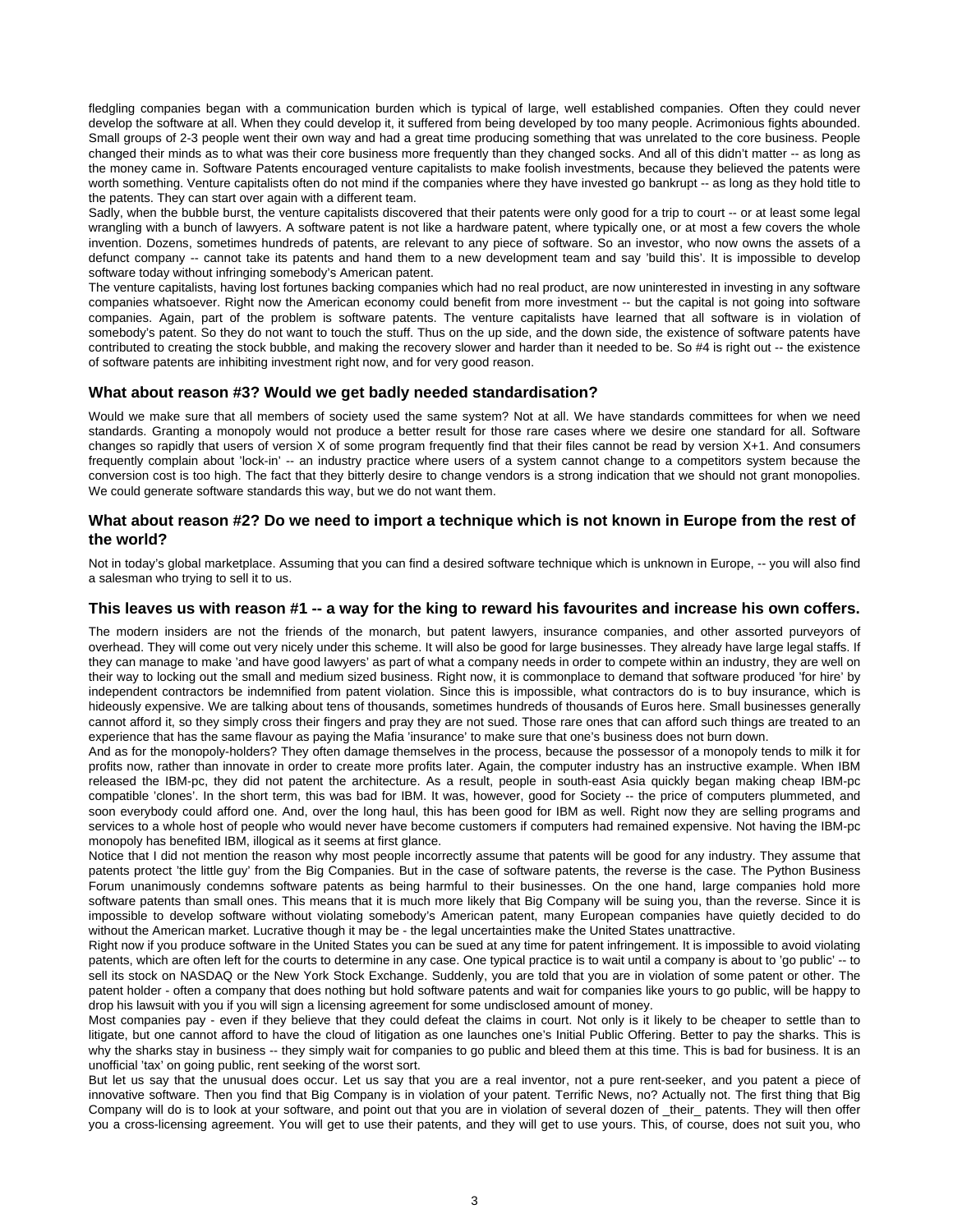want to stop Big Company from competing with you, but Big Company has the cash, the lawyers, the time, and the experience to put up a fight. Most small companies give up at this point and let Big Company do whatever it wants. But let us say that you are more stubborn. You decide to go to court.

How do you pay for your lawyer? In most cases, you pay him by assigning him some percentage of rights to your patent. (Make sure that you save some back to pay him for the inevitable appeal.) Usually the small inventor loses. But even when they wins it is often a pyrrhic victory -- the court vindicated their position, but now their lawyer owns the invention. They have wasted precious months, often years of their lives in court, rather than creating. Society has lost again, the lawyers have won, and Big Company continues on as usual, often purchasing the patent at some ridiculous low price.

Software Patents have not protected the Small inventor from the Big Company -- instead they have made legal expertise an additional barrier to entry into the software business. And they scare investors like me out of investing in software businesses. In the United States there are plenty of companies whose fervent desire is to become successful enough to make their founders comfortable -- and no more successful. They are trying very hard to remain 'too small to be worth suing'. This does not benefit Society either.

And Software Patents harm the Small investor such as myself, and those companies I would like to invest in. These days I need to reserve capital in case my own companies get sued. Thus capital is tied, while hungry startups go without. This, too, benefits only the existing players, who have eliminated the competition long before it could develop into a threat. Society is worse off.

In conclusion, software patents are a failed American experiment. We should not embrace American mistakes, because they do not benefit Society, and indeed harm the small and medium sized businesses which are the source of nearly all innovation. I appeal to you to not institute software patents, to the detriment of all of us. It is not broken. Please do not try to fix it.